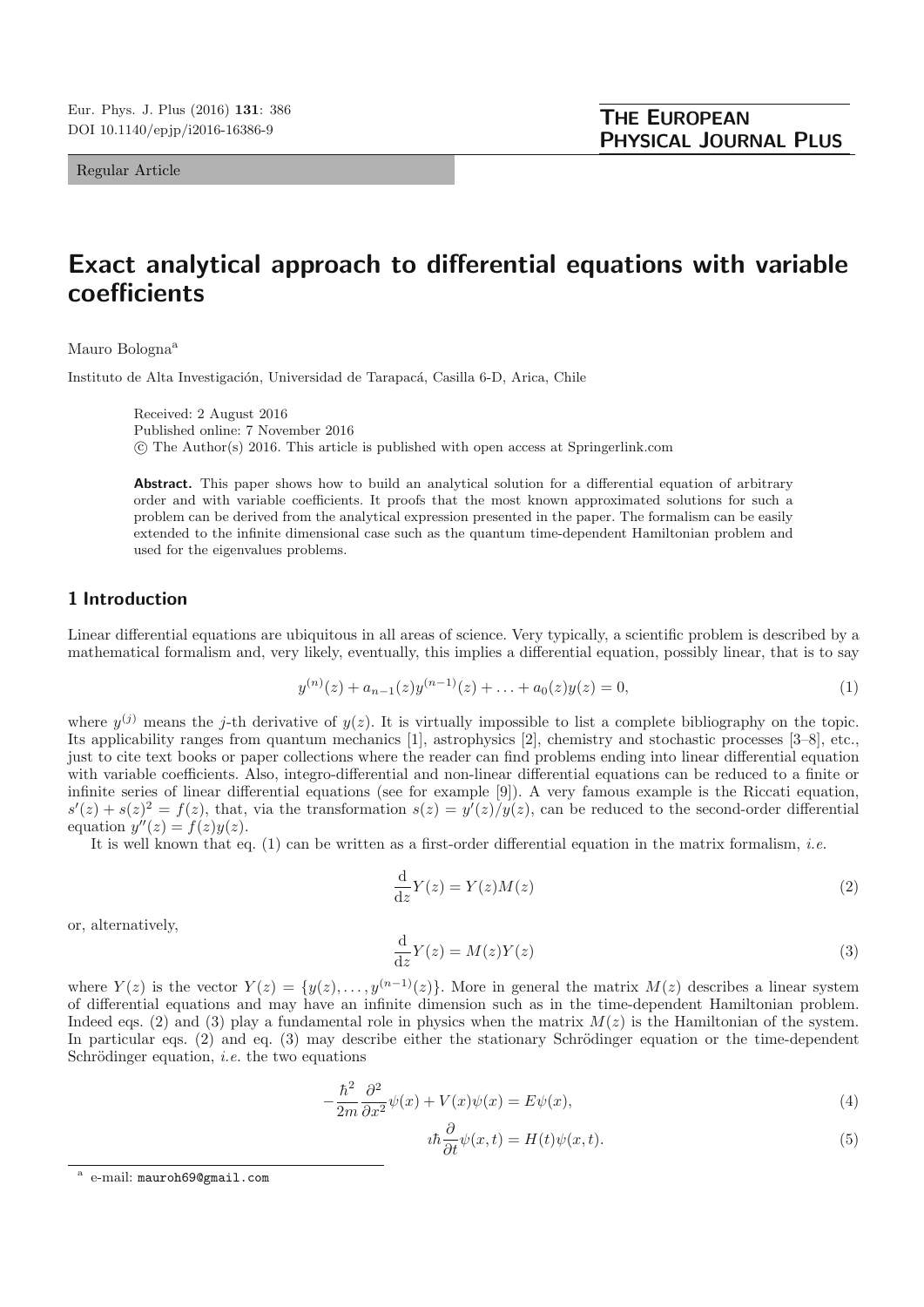In particular the time-dependent Hamiltonian is a relevant field of research [10–14]. The aim of this paper is to find a formal analytical solution of eq. (2) (or eq. (3)). There are several formal approaches of great theoretical interest [15–17] but hard to handle for practical purposes. In this work it will be shown that, starting from the analytical solution, it is possible to recover and improve the most important approximations known in the literature as part of one mathematical scheme (see [18] as an excellent review and text book about approximated methods).

The paper is organized as follows. Section 2 shows how to build a formal solution for a differential equation with variable coefficients. Section 3 applies the results of the previous section to the time-dependent Hamiltonian problem. Section 4 shows how to recover the solution of an ordinary differential equation using the time-dependent Hamiltonian approach previously developed. Section 5 shows and tests an analytical formula (derived from the previous sections) to evaluate the eigenvalues in the problem of a differential equation with boundary conditions. Finally sect. 6 summarizes the obtained results and the future work.

## **2 Formal solution for linear n-th–order differential equations with variable coefficients**

To solve the problem set by eq.  $(1)$ , we may solve the equivalent problem under the form of eq.  $(2)$  (or eq.  $(3)$ ). This section is devoted to build a formal solution for differential equations. Our starting point is to evaluate the high-order derivatives of eq. (2). Considering the second derivative we have

$$
Y^{(2)}(z) = Y(z)\dot{M}(z) + Y(z)M^{2}(z) = Y(z)[OM(z)]
$$
\n(6)

where we defined

$$
O \equiv \frac{\mathrm{d}}{\mathrm{d}z} + M(z). \tag{7}
$$

It is straightforward to show that, for  $n \geq 1$ 

$$
Y^{(n+1)}(z) = Y(z)[O^n M(z)].
$$
\n(8)

Performing the Taylor expansion of the vectorial function  $Y(z_0 + z)$  at the point  $z = z_0$ , we may write

$$
Y(z_0 + z) = \sum_{n=0}^{\infty} Y^{(n)}(z_0) \frac{z^n}{n!} = Y(z_0) + Y(z_0) \sum_{n=0}^{\infty} \left[ \frac{O^n}{(n+1)!} M(z_0) \right] z^{n+1}.
$$
 (9)

Without loss of generality we set  $z_0 = 0$  and, after few algebraic steps, we can write the formal solution for  $Y(z)$  as

$$
Y(z) = Y(0) \left[ I + \int_0^z \exp[uO] M(z_0)|_{z_0=0} \mathrm{d}u \right]
$$
 (10)

where I is the identity matrix and it is understood that O acts on the right, *i.e.* on  $M(z_0)$ . The symbol  $\exp[uO]M(z_0)|_{z_0=0}$  means that it must be evaluated at  $z_0=0$ . Analogously we may write the solution for

$$
\frac{\mathrm{d}}{\mathrm{d}z}Y(z) = M(z)Y(z) \tag{11}
$$

as

$$
Y(z) = \left[ I + \int_0^z M(z_0) \exp[uO]|_{z_0=0} \, du \right] Y(0), \tag{12}
$$

where it is understood that O acts on the left. Being the operator O the sum of two operators we can use several tools present in the literature to manipulate the solution given by eqs. (10) or (12). It is straightforward to find a closed form expression when  $M(z) = M_0$ , *i.e.* a constant matrix. Since  $\left[\frac{d}{dz}, M_0\right] = 0$ , we may factorize the exponential

$$
\exp\left[u\left(\frac{\mathrm{d}}{\mathrm{d}z}+M_0\right)\right]M_0 = \exp\left[u\frac{\mathrm{d}}{\mathrm{d}z}\right]\exp\left[uM_0\right]M_0 = \exp\left[uM_0\right]M_0,\tag{13}
$$

and resolving the integral of eq. (10), we obtain the well-known result

$$
Y(z) = Y(0) \exp\left[zM_0\right].\tag{14}
$$

Further exact solutions can be found in more complex cases where  $M(z)$  has polynomial elements. Polynomial coefficients in differential equations are widely studied in the literature and there are many works on this topic (here a non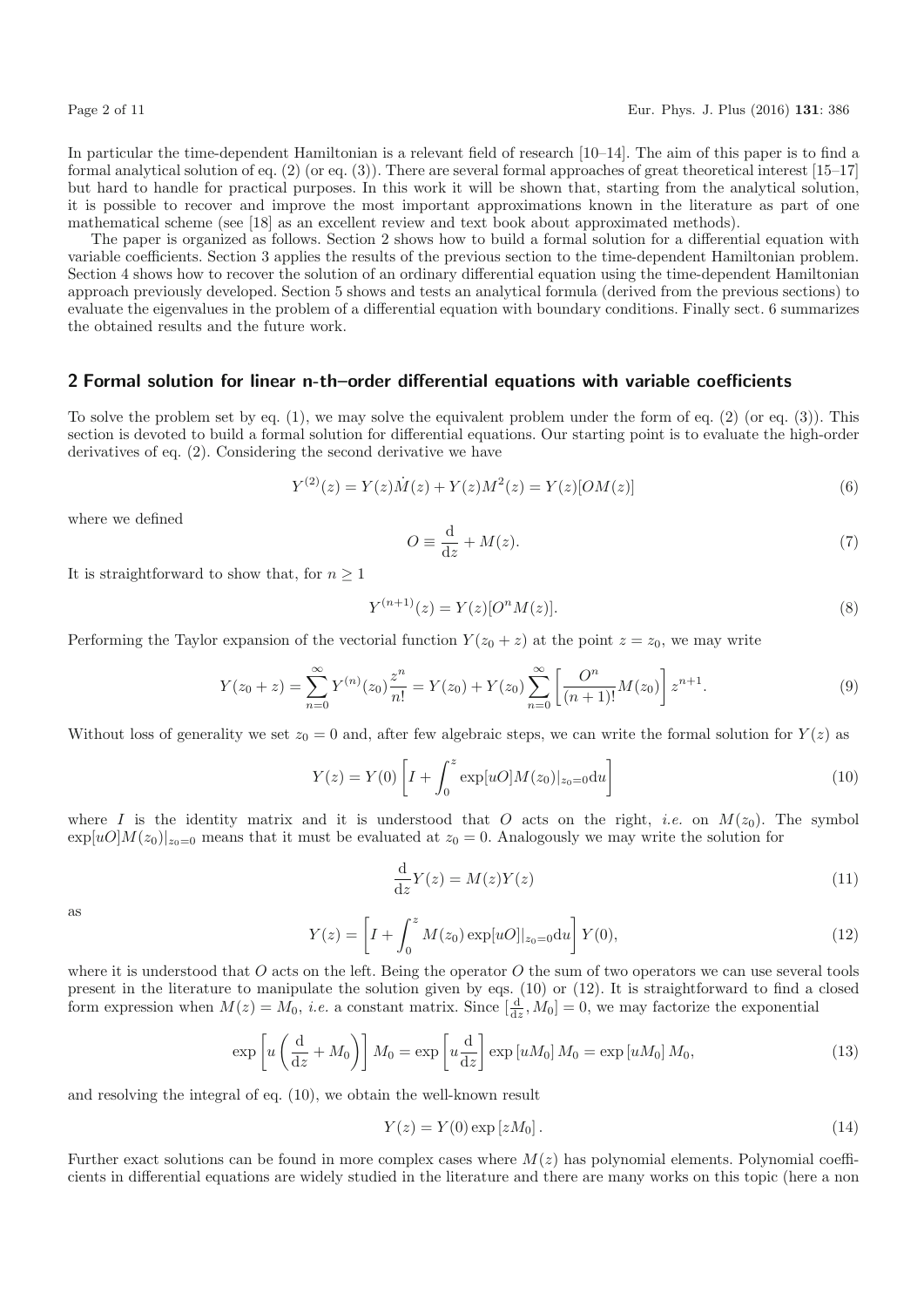Eur. Phys. J. Plus (2016) **131**: 386 Page 3 of 11

 $M(z_0) \exp[uO]|_{z_0=0}$ . We shall proof the following.

exhaustive list of references [19–25]). For the sake of brevity we limit ourselves to noting that in the case when the matrix elements are polynomials satisfying opportune requirements we can find a closed form expression for eq. (10). The validity of the solving formula (10) or (12) rests on the existence of the operator  $\exp[u0]M(z_0)|_{z_0=0}$  or

The operator  $\exp[uO]M(z_0)|_{z_0=0}$  does exist for all matrices  $M(z)$  with integrable elements.

To proof this we need to use the Trotter product formula [26] and write

$$
\exp[uO]M(z_0) = \lim_{N \to \infty} \prod_{j=1}^{N} \exp\left[\frac{u}{N}M(z_0)\right] \exp\left[\frac{u}{N}\partial_{z_0}\right]M(z_0).
$$
\n(15)

Using the properties of the translator operator  $\exp[\frac{u}{N}\partial_{z_0}]$  we may rewrite eq. (15) as

$$
\exp[uO]M(z_0) = \lim_{N \to \infty} \prod_{j=1}^{N} \exp\left[\frac{u}{N}M\left(\frac{ju}{N}\right)\right]M(u). \tag{16}
$$

We now consider the norm of eq. (16). Exploiting the well-known properties of the matrix norm we have

$$
\|\exp[uO]M(z_0)\| \le \lim_{N \to \infty} \prod_{j=1}^N \exp\left[\frac{u}{N} \left\|M\left(\frac{ju}{N}\right)\right\|\right] \|M(u)\|
$$

$$
= \lim_{N \to \infty} \exp\left[\sum_{j=1}^N \frac{u}{N} \left\|M\left(\frac{ju}{N}\right)\right\|\right] \|M(u)\|
$$

$$
= \exp\left[\int_0^u \|M(z)\|dz\right] \|M(u)\|,
$$
(17)

where we used the Riemann integral limit

$$
\frac{u}{N} \sum_{j=0}^{N} f\left(j\frac{u}{N}\right) \to \int_{0}^{u} f(z) \mathrm{d}z. \tag{18}
$$

This proofs that the operator  $\exp[u\mathcal{O}]M(z_0)$ , and consequently solution (10), exists for all matrices with integrable elements.

What is left is to manipulate the exact solution to produce analytical results. Mostly there are two important ways to proceed: the Baker-Campbell-Hausdorff formula [27–29] (and its dual, the Zassenhaus formula [16,17]) and the Trotter product formula [26]. The former is left to a future work while, in this paper, we will focus on the latter.

## **3 Time-dependent Hamiltonian**

The solution of a time-dependent Hamiltonian is a fundamental topic in quantum mechanics, quantum field theory, quantum theory of many particles etc. (see for example [1] as an excellent text and review book). Using the previous results we may write a formal solution of the quantum problem under consideration. From eq. (5) we infer that the operator O has the following expression:

$$
O = \frac{\partial}{\partial t_0} - iH(t_0). \tag{19}
$$

Using the formal solution  $(12)$ , via Trotter formula, we may rewrite the exponential of the operator O as

$$
\exp[uO] = \lim_{N \to \infty} \prod_{j=1}^{N} \exp\left[-i\frac{u}{N}H(t_0)\right] \exp\left[\frac{u}{N}\partial_{t_0}\right],\tag{20}
$$

where for simplicity we set  $\hbar = 1$  and it is understood that the operator  $\exp[\frac{u}{N}\partial_{t_0}]$  acts on the left. Combining eqs. (12) and (20) we can write the ket corresponding to the solution of eq. (5) as

$$
|\psi_t\rangle = |\psi_0\rangle + \lim_{N \to \infty} \prod_{j=1}^N \int_0^t \mathrm{d}u \left[ -i H(t_0) \right] \exp\left[ -i \frac{u}{N} H(t_0) \right] \exp\left[ \frac{u}{N} \partial_{t_0} \right] |_{t_0=0} |\psi_0\rangle. \tag{21}
$$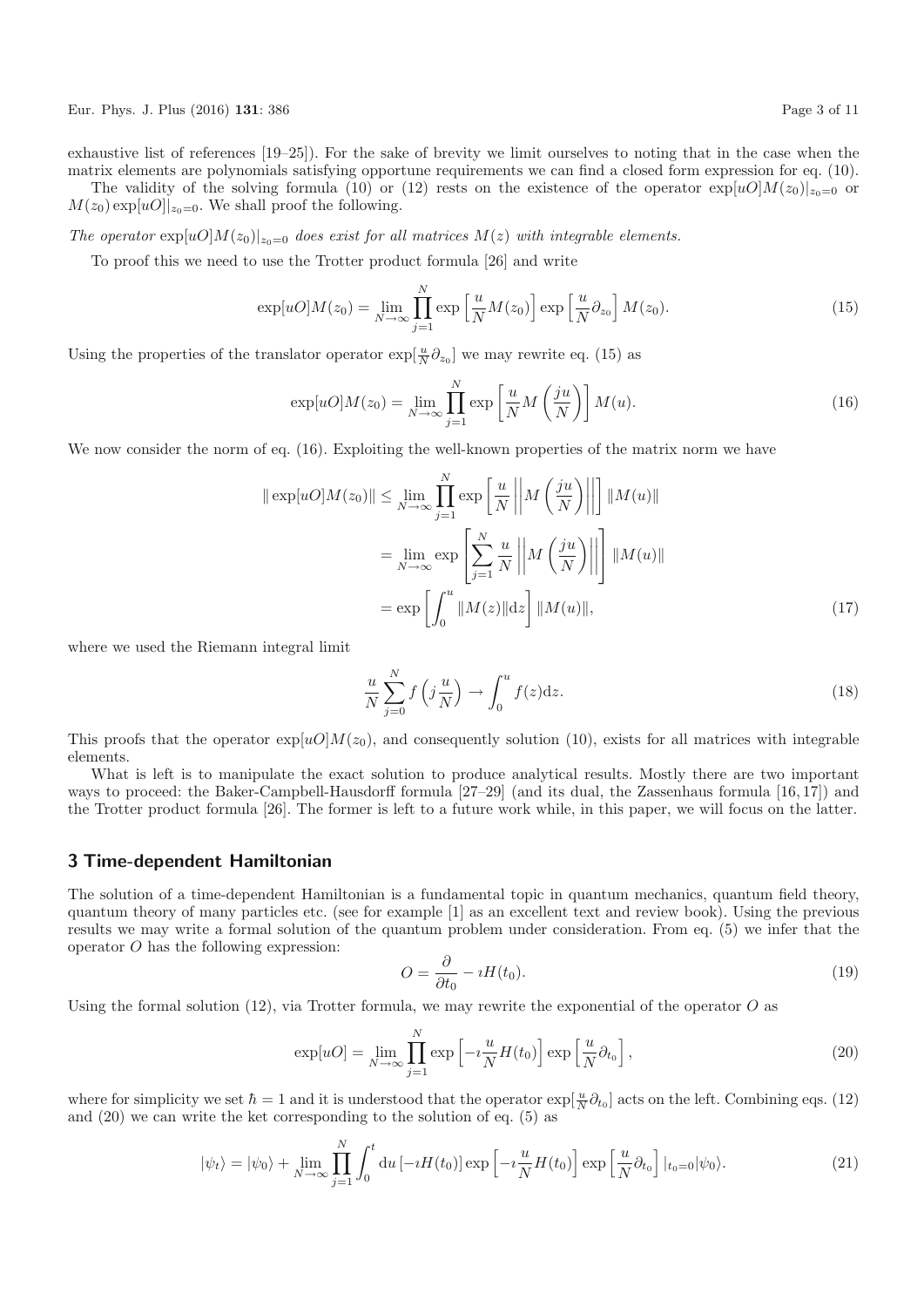Note that the operator  $\exp[\frac{u}{N}\partial_{t_0}]$  translates of a quantity  $\frac{u}{N}$  the argument of the Hamiltonian  $H(t_0)$ . The wave function is

$$
\psi(x,t) = \langle x|\psi_t\rangle = \psi(x,0) + \lim_{N \to \infty} \int_0^t du \prod_{j=1}^N \langle x| \left[ -iH(u) \right] \exp\left[ -i\frac{u}{N}H\left( j\frac{u}{N} \right) \right] |\psi_0\rangle.
$$
 (22)

It is worthy to stress that in this formalism the time dependence of the Hamiltonian, *i.e.* the dependence on  $t_0$ , is transformed in a parameter dependence. The integration variable that gives rise to the time dependence is  $u$ .

We achieve a first result. Taking the time derivative of eq.  $(21)$ , after a little algebra, we have that for the state  $|\psi_t\rangle$  the following holds:

$$
|\psi_t\rangle = \lim_{N \to \infty} \prod_{j=1}^{N} \exp\left[-i\frac{t}{N} H\left(j\frac{t}{N}\right)\right] |\psi_0\rangle.
$$
 (23)

The above expression is nothing but the solution to the Hamiltonian problem using a discrete approach [30].

We now assume that we know the orthonormal eigenstates of the Hamiltonian, *i.e.*  $H(t_0)|n_{t_0}\rangle = E_n(t_0)|n_{t_0}\rangle$  where, for what we said, the "time"  $t_0$  has to be considered as a parameter of a time-independent Hamiltonian. Using the closure relation [31]

$$
\sum_{n} |n_{t_0}\rangle\langle n_{t_0}| = I, \qquad \langle m_{t_0}|n_{t_0}\rangle = \delta_{nm}, \qquad (24)
$$

we may rewrite eq. (22) as

$$
\psi(x,t) = \psi(x,0) + \lim_{N \to \infty} \sum_{n_1...n_N} \prod_{j=1}^N \int_0^t \mathrm{d}u \langle n_{j+1} | n_j \rangle \left[ -i E_{n_N}(u) \right]
$$

$$
\times \exp\left[ -i \frac{u}{N} \sum_{j=0}^N E_{n_j}\left( j \frac{u}{N} \right) \right] \psi(x,0), \tag{25}
$$

where  $\psi(x,0) = \langle x | \psi_0 \rangle$ , and  $|n_j \rangle \equiv |n_j, j \frac{u}{N} \rangle$ . Inserting a new set of variable  $|x \rangle$  with the properties [31]

$$
\int_{-\infty}^{\infty} dx |x\rangle\langle x| = I, \qquad \langle x|y\rangle = \delta(x - y), \tag{26}
$$

we obtain the alternative expression

$$
\psi(x,t) = \psi(x,0) + \lim_{N \to \infty} \sum_{n_1...n_N} \prod_{j=1}^{N} \int_0^t du \int_{-\infty}^{\infty} dx_j \psi_{n_{j+1}}^*(x_j) \psi_{n_j}(x_j) [-iE_{n_N}(u)]
$$
  
 
$$
\times \exp\left[ -i\frac{u}{N} \sum_{j=0}^{N} E_{n_j} \left( j\frac{u}{N} \right) \right] \psi(x,0), \tag{27}
$$

where  $\psi_{n_j}(x) \equiv \psi_{n_j}(x, j\frac{u}{N}) \equiv \langle x|n_j \rangle$ . Equations (25) and (27) represent the exact solution of the starting problem, eq. (5). Making the approximation

$$
\left| n_{j+1}, (j+1)\frac{u}{N} \right\rangle \approx \left| n_{j+1}, j\frac{u}{N} \right\rangle + \frac{u}{N} \frac{\partial}{\partial z} \left| n_{j+1}, j\frac{u}{N} \right\rangle, \tag{28}
$$

where we defined  $z \equiv j\frac{u}{N}$ , then the following holds:

$$
\langle n_{j+1}|n_j \rangle \approx \left\langle n_{j+1}, j\frac{u}{N} \middle| n_j, j\frac{u}{N} \right\rangle = \delta_{n_{j+1}, n_j}.\tag{29}
$$

The sums on the states  $|n_i\rangle$  can be preformed using the Kronecker delta for two consecutive indices, and we have at first-order approximation for  $N \to \infty$ 

$$
\psi(x,t) \approx \psi(x,0) + \sum_{n} \int_{0}^{t} \mathrm{d}u c_{n} \psi_{n}(x,u) \left[ -i E_{n}(u) \right] \exp\left[ -i \int_{0}^{u} E_{n}(z) \mathrm{d}z \right] \tag{30}
$$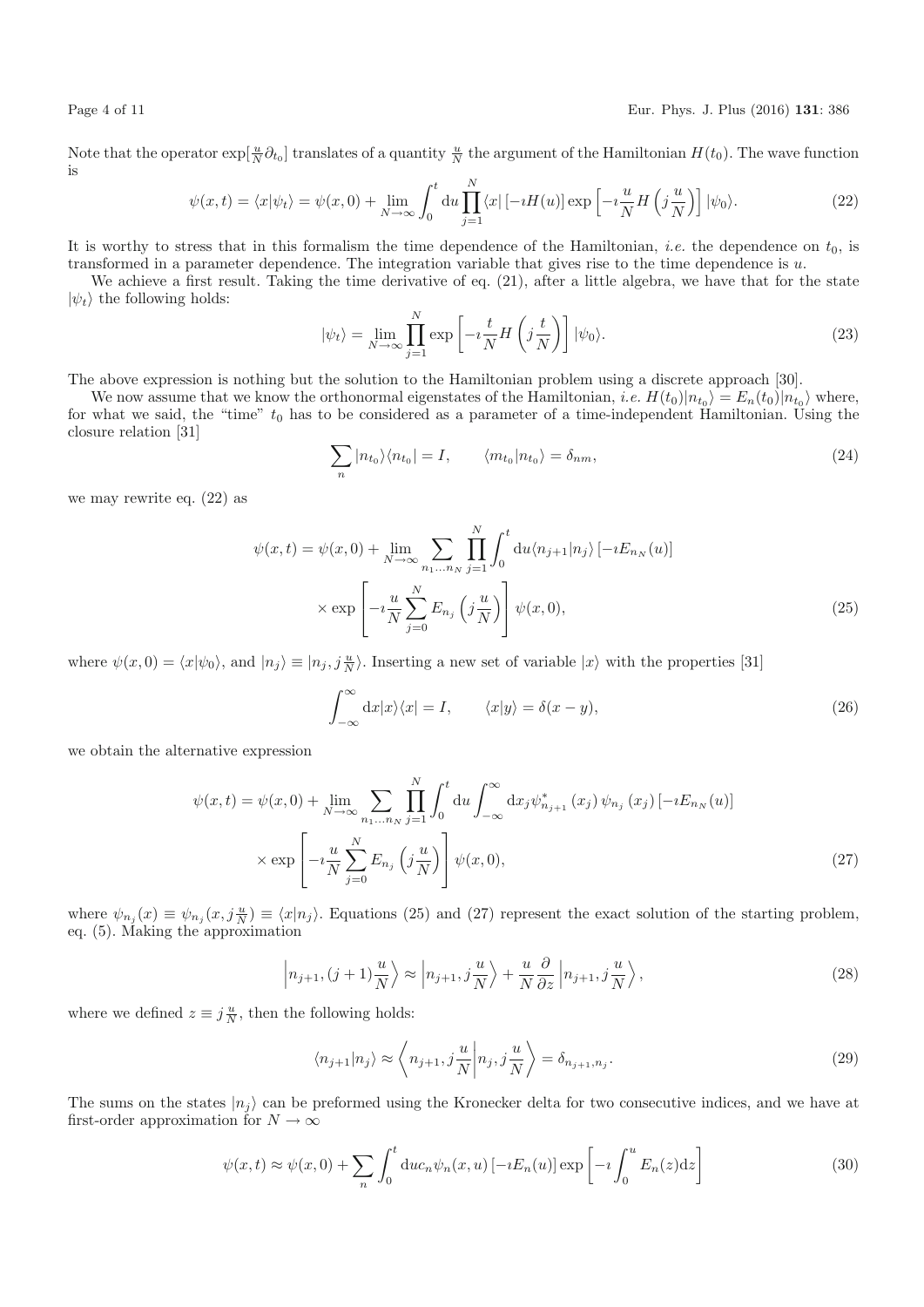Eur. Phys. J. Plus (2016) **131**: 386 Page 5 of 11

where, by definition,  $c_n = \langle n_0|\psi_0\rangle$  and we used the continuous limit

$$
\frac{u}{N} \sum_{j=0}^{N} E_{n_j} \left( j \frac{u}{N} \right) \to \int_0^u E_n(z) \mathrm{d} z. \tag{31}
$$

Via a simple integration by parts we obtain

$$
\psi(x,t) \approx \sum_{n} c_n \psi_n(x,u) \exp\left[-i \int_0^u E_n(z) dz\right]
$$

$$
-\sum_{n} \int_0^t du c_n \frac{\partial}{\partial u} \psi_n(x,u) \exp\left[-i \int_0^u E_n(z) dz\right].
$$
(32)

The first term on the right side represents the adiabatic approximation (firstly introduced by [32]) while the second is the correction to the adiabatic term. Let us now evaluate the next-order approximation. Keeping in eq. (27) the terms up to the order  $u/N$ , we may write the correction as

$$
|\delta\psi\rangle = -i \sum_{n,k} \int_0^t du \int_0^u dz E_n(u) c_k \langle \dot{n}, z | k, z \rangle \exp\left[ -i \left( \int_0^z E_k(p) dp + \int_z^u E_n(p) dp \right) \right] |n, u\rangle \tag{33}
$$

where we defined  $\langle \dot{n},z|\equiv \partial_z\langle n,z|$ . In terms of the wave function

$$
\delta\psi(x,t) = -i\sum_{n,k} \int_0^t \mathrm{d}u \int_0^u \mathrm{d}z E_n(u) c_k P_{kn}(z) \exp\left[-i\left(\int_0^z E_k(p) \mathrm{d}p + \int_z^u E_n(p) \mathrm{d}p\right)\right] \psi_n(x,u) \tag{34}
$$

where for compactness we introduced the function  $P_{kn}(z) = \int_{-\infty}^{\infty} dy \psi_k(y, z) \partial_z \psi_n^{\dagger}(y, z)$ . In order for the above expression to represent a correction to eq. (30), the following must hold:

$$
\|\delta\psi(x,t)\| \ll \|\psi(x,t)\|,\tag{35}
$$

where  $\psi(x,t)$  is given by eq. (30). The above inequality fixes the range of validity of our approach. It is evident that if  $\psi_n(x,t)$  are slowly varying functions on time, due to the presence of the derivative of  $\psi_n(x,t)$  in eqs. (32) and (34), then  $\delta\psi(x,t)$  is a small correction and in eq. (32) only the adiabatic approximation term survives.

## **4 Ordinary differential equations**

With some caution, the previous approach can be extended also to ordinary differential equations, namely when the matrix driving the system is not a Hermitian operator

$$
\frac{\mathrm{d}}{\mathrm{d}t}Y(t) = M(t)Y(t). \tag{36}
$$

In the previous section an approximated solution has been obtained using the closure relation and the orthonormal condition. Since the matrix of the system is not a Hermitian matrix, we need to define two sets of vectors

$$
\sum_{n} |n\rangle\langle\bar{n}| = I, \qquad \langle\bar{m}|n\rangle = \delta_{nm}, \qquad (37)
$$

where  $\langle \bar{n} |$  in general does not coincide with the Hermitian conjugate of  $|n\rangle$ . Repeating the same steps of the previous section, we end up in a similar approximated expression,

$$
|Y_t\rangle \approx |Y_0\rangle + \sum_n \int_0^t \mathrm{d}u c_n \lambda_n(u) \exp\left[\int_0^u \lambda_n(z) \mathrm{d}z\right] |n(u)\rangle,\tag{38}
$$

where  $c_n = \langle \bar{n}_0|Y_0\rangle$  and  $\lambda_n(u)$ ,  $|n(u)\rangle$  are the eigenvalues and eigenvectors of  $M(u)$  respectively. For consistency with the previous section we also introduced the symbols  $|Y_t\rangle \equiv Y(t)$ ,  $|Y_0\rangle \equiv Y(0)$ . To better explain the procedure and the notation let us consider the second-order differential equation

$$
\ddot{y} = f(t)y.\tag{39}
$$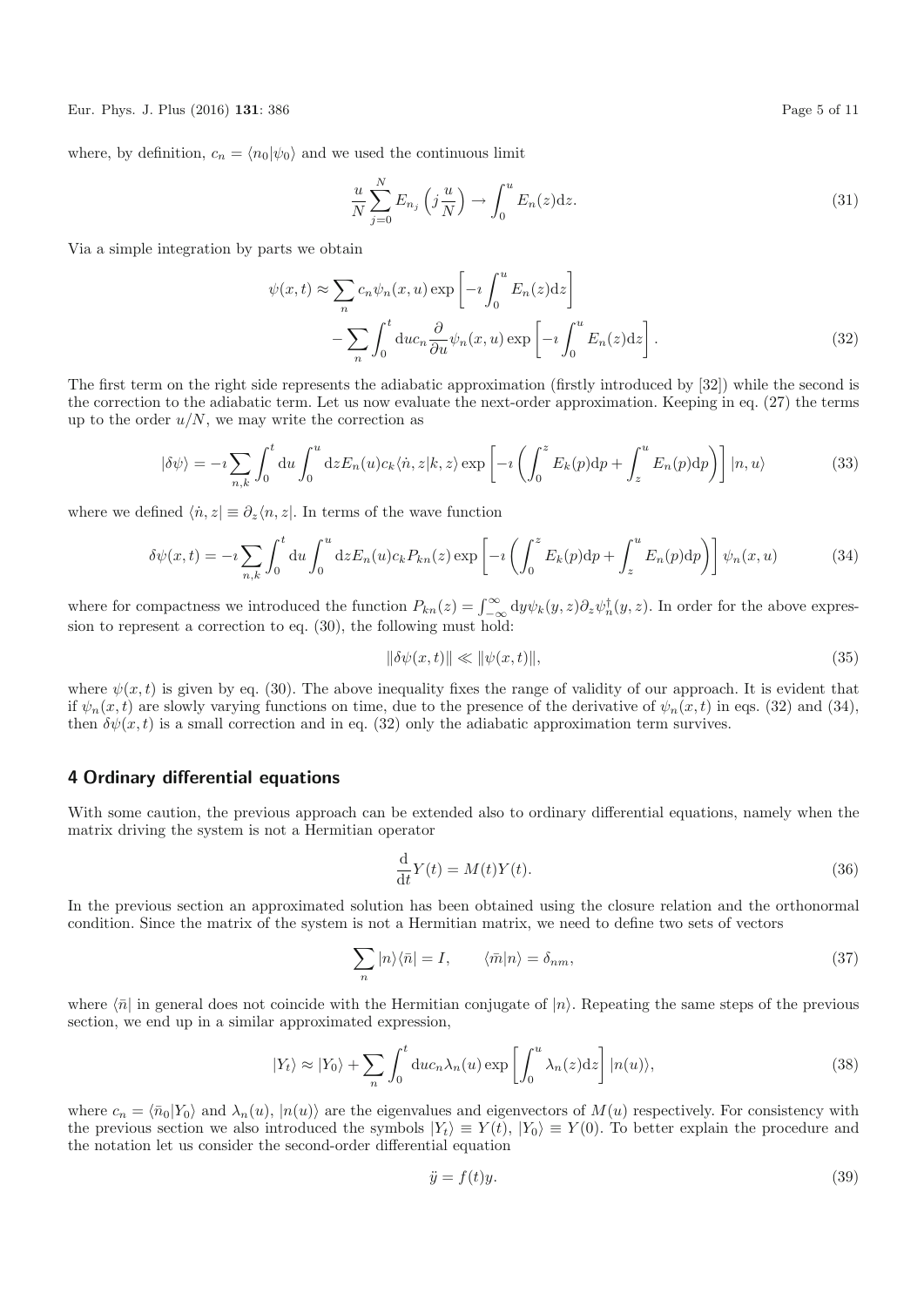Page 6 of 11 Eur. Phys. J. Plus (2016) **131**: 386

Writing it in the matrix formalism we have

$$
\frac{\mathrm{d}}{\mathrm{d}t}|Y_t\rangle = \begin{bmatrix} 0 & 1 \\ f(t) & 0 \end{bmatrix}|Y_t\rangle, \qquad |Y_t\rangle = \begin{bmatrix} y(t) \\ \dot{y}(t) \end{bmatrix}, \qquad |Y_0\rangle = \begin{bmatrix} a \\ b \end{bmatrix}.
$$
\n(40)

The eigenvectors and eigenvalues of the driving matrix are

$$
|1\rangle = N_1 \left[ \frac{1}{\sqrt{f(t)}} \right], \qquad |2\rangle = N_2 \left[ \frac{1}{-\sqrt{f(t)}} \right], \tag{41}
$$

$$
\lambda_1 = \sqrt{f(t)}, \qquad \lambda_2 = -\sqrt{f(t)}, \tag{42}
$$

with  $N_i$  a factor that has to be chosen in such a way as to satisfy conditions (37). It is straightforward to obtain

$$
N_{1,2} = \frac{1}{\sqrt{2}\sqrt[4]{f(t)}},\tag{43}
$$

$$
\langle \bar{1}| = \frac{1}{\sqrt{2}\sqrt[4]{f(t)}} \left[ \sqrt{f(t)} \, 1 \right],\tag{44}
$$

$$
\langle \bar{2} | = \frac{1}{\sqrt{2} \sqrt[4]{f(t)}} \left[ \sqrt{f(t)} - 1 \right]. \tag{45}
$$

Consequently we have

$$
y_1(t) = y(t) \approx a + \int_0^t du \sqrt{\frac{f(u)}{f(0)}}
$$
  
\$\times \left( a\sqrt{f(0)} \sinh\left[\int\_0^u \sqrt{f(z)} dz\right] + b \cosh\left[\int\_0^u \sqrt{f(z)} dz\right] \right),\$  

$$
y_2(t) = \dot{y}(t) \approx b + \int_0^t \sqrt{\frac{f(u)}{f(u)}} \sqrt{f(u)}.
$$
 (46)

$$
y_2(t) = \dot{y}(t) \approx b + \int_0^t \sqrt{\frac{f'(u)}{f(0)}} \sqrt{f(u)}
$$

$$
\times \left( a \sqrt{f(0)} \cosh\left[\int_0^u \sqrt{f(z)} dz\right] + b \sinh\left[\int_0^u \sqrt{f(z)} dz\right] \right). \tag{47}
$$

We consider now an example of differential equation and compare the exact solution with the approximated solution and with the approximated solution where we add the correction given by eq. (33). Making formula (33) explicit for the problem under consideration, we obtain

$$
\begin{split} |\delta Y(t)\rangle &= \int_0^t \mathrm{d}u \lambda(u) \int_0^u \mathrm{d}z \frac{\dot{f}(z)}{4f(z)} \\ &\times \left( \exp\left[ -\int_0^z \lambda(p) \mathrm{d}p + \int_z^u \lambda(p) \mathrm{d}p \right] c_2 |1\rangle \right. \\ &\left. - \exp\left[ \int_0^z \lambda(p) \mathrm{d}p - \int_z^u \lambda(p) \mathrm{d}p \right] c_1 |2\rangle \right), \end{split} \tag{48}
$$

where  $\lambda(u) = \sqrt{f(u)}$ ,  $\dot{f}(z) = \partial_z f(z)$ ,  $c_n = \langle \bar{n}_0 | Y(0) \rangle$  and the vectors  $|n\rangle$  are given by eq. (41). Let us consider for example the following differential equation:

$$
\frac{\mathrm{d}^2}{\mathrm{d}t^2}y + \sqrt{t+1}y = 0, \quad y(0) = 1, \quad \dot{y}(0) = 0.
$$
\n(49)

We compare the exact solution with the first-order approximation given by eq.  $(46)$  and with the approximation where we add correction (48). The result shows an excellent agreement when we add the correction (see figs. 1 and 2).

More in general it can be shown that for a function asymptotically behaving as a power law,  $f(t) \sim \pm t^{\alpha}$ , with respect to the differential equation (39) the following properties hold true (for the sake of brevity we omit the analytical calculations):

i) In order for condition (35) to hold, for an asymptotic power law behaviour with  $f(t) > 0$ , it is sufficient that  $\alpha > -2$ . This constraint on the power law coincides with the region of validity of the WKB approximation.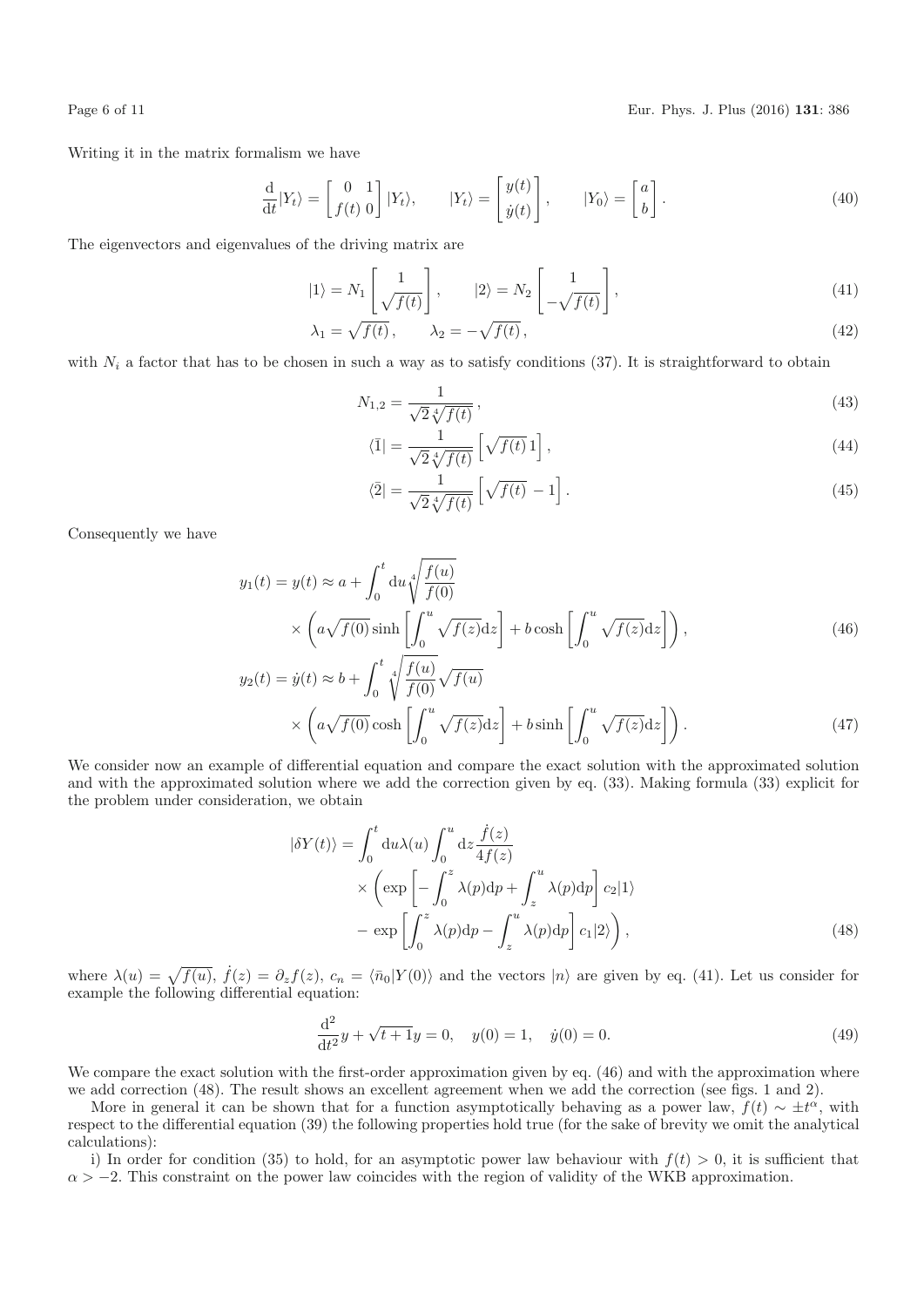

**Fig. 1.** Comparison between the exact solution (continuous line) and the approximated solution (dashed line) given by eq. (46).



**Fig. 2.** Comparison between the exact solution (continuous line) and the approximated solution (dotted line) given by adding to eq. (46) the correction given by eq. (48).

ii) For  $f(t) < 0$  approximated solution (46) gives the same asymptotic results of the WKB approximation plus an extra constant for  $\alpha > -2$ . For correction (48) to balance the extra constant it is sufficient that  $-2 < \alpha < 1$ . In this range of the parameter  $\alpha$  correction (48) improves the result with respect to the WKB approximation.

It is worthy to stress that condition i) is sufficient but not necessary. A simple example is given by the discontinuous function  $f(t) = a\theta(1-t)$  where  $\theta(z)$  is the step function. It is easy to check that formula (46) gives the exact solution. We can better appreciate the novelty of our approach studying problems in a finite interval containing the turning points, *i.e.* the points satisfying the equation  $f(\bar{t}) = 0$ . As we will see the accuracy of the presented approximation is very good and in the next section we will show an analytical formulation for the eigenvalue problem associated to a differential equation with boundary conditions.

We will devote the rest of the paper to this important problem. To better show this, we consider the following example where the WKB approximation cannot be used, at least directly. Let us study the following differential equation:

$$
\frac{d^2}{dt^2}y - (\cos^2 t)y = 0, \quad y(0) = 1, \quad \dot{y}(0) = 0, \quad t \in [-4, 4].
$$
\n(50)

The analytical solution of this equation can be found in terms of Mathieu functions. In figs. 3 and 4 we see that the approximation given by eq. (46) shows a small distortion with respect to the exact solution in the neighbourhood of the turning point  $t = \pi/2$ , while the WKB approximation, given by the formula

$$
y(t) \approx \sqrt[4]{\frac{f(0)}{f(t)}} \cosh\left[\int_0^t \sqrt{f(u)} \mathrm{d}u\right],\tag{51}
$$

except for a region near the origin, does not hold. As a final remark of this section we note that the presented approach can be straightforwardly extended to higher-order differential equations.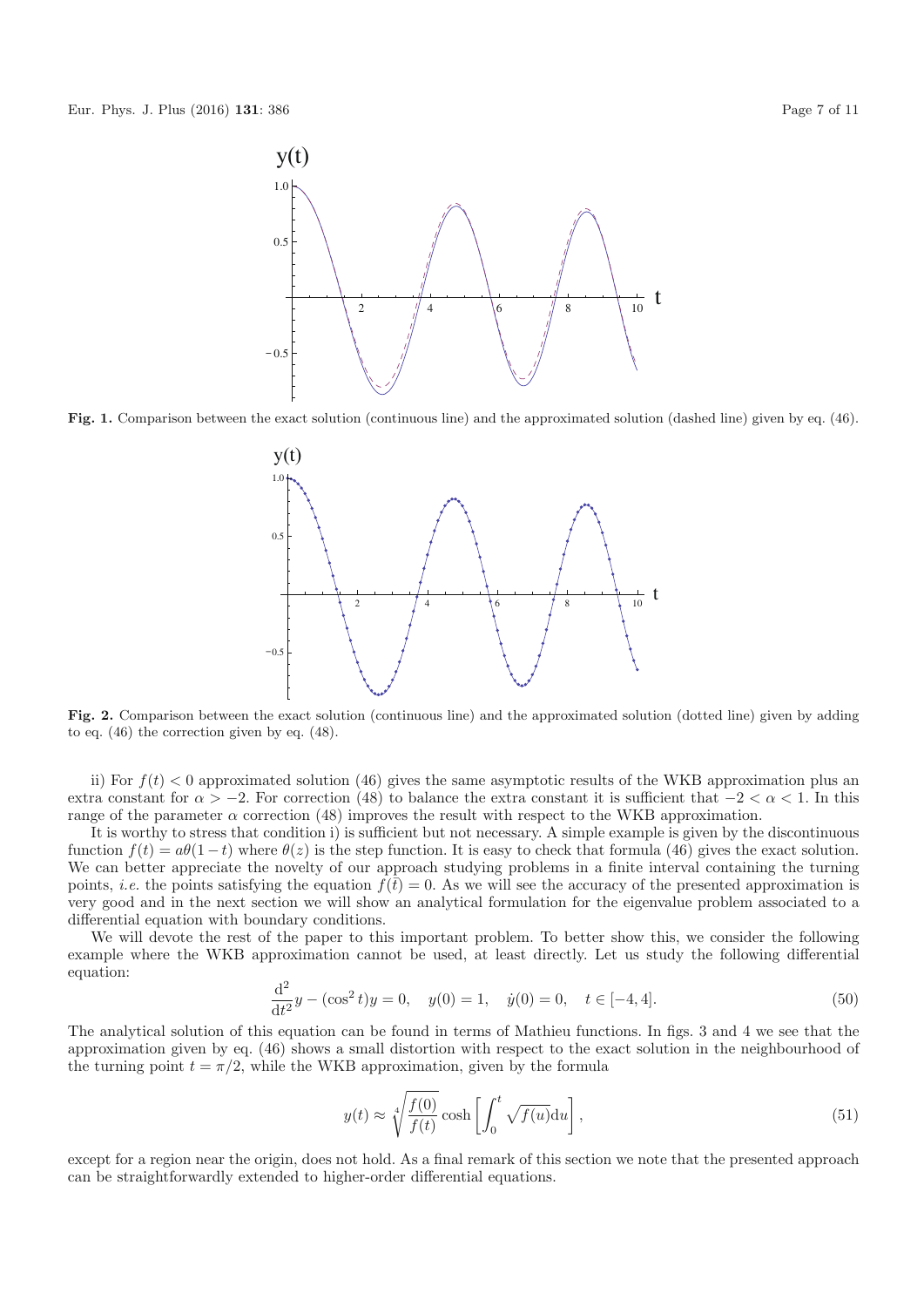

**Fig. 3.** Comparison between the exact solution (continuous line) and the approximated solution (dashed line) given by eq. (46).



**Fig. 4.** Comparison between the exact solution (continuous line) and the approximated solution (dashed line) given by the WKB approximation.

## **5 Eigenvalue problem**

In this section we will face the problem of finding the eigenvalues in the problem of a differential equation with boundary conditions. To show that, we will build and study several ad hoc analytical examples. This will allow us to better appreciate the accuracy of the proposed approach, in particular in cases where the WKB approximation cannot be used. Let us consider the following differential equation defined in the interval  $t \in [-1, 1]$ :

$$
\frac{\mathrm{d}^2}{\mathrm{d}t^2}y + \lambda(1 - t^2)y = 0, \quad y(0) = 0, \quad y(1) = 0,\tag{52}
$$

with  $\lambda > 0$ . The problem admits a general analytical solution given by

$$
y(t) = e^{-\frac{1}{2}t^2\sqrt{\lambda}} \left( aH_{\frac{1}{2}\left(-1+\sqrt{\lambda}\right)} \left(\lambda^{1/4}t\right) + bF\left[\frac{1}{4}\left(1-\sqrt{\lambda}\right), \frac{1}{2}, \sqrt{\lambda}t^2\right] \right)
$$
(53)

where  $H_{\nu}(z)$  is the Hermite function and  $F(\alpha,\beta,z)$  is the Kummer confluent hypergeometric function. Imposing the condition  $y(0) = 0$  we obtain √

$$
y(t) = Ae^{-\frac{1}{2}t^2\sqrt{\lambda}}t\lambda^{1/4}F\left[\frac{3}{4} - \frac{\sqrt{\lambda}}{4}, \frac{3}{2}, \sqrt{\lambda}t^2\right],
$$
 (54)

while from the right boundary condition, *i.e.*  $y(1) = 0$ , we obtain the numerical values of  $\lambda$  that give nontrivial solutions to eq. (52). We now evaluate the eigenvalues given by the WKB approximation. In spite of the fact that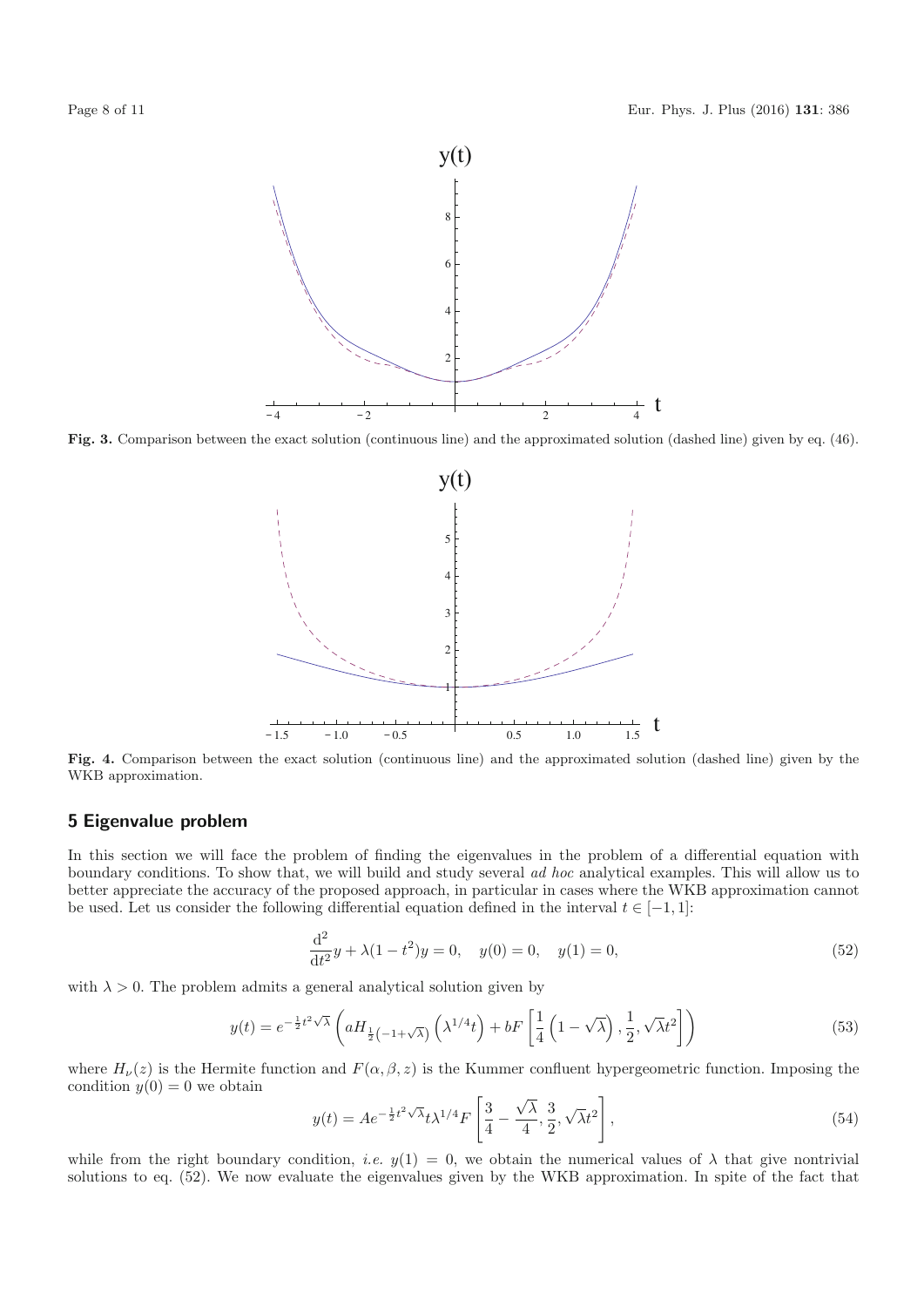| $\lambda_n$ (exact values) | $\lambda_n$ given by WKB | $%$ error |
|----------------------------|--------------------------|-----------|
| 13.486                     | 16                       | 19%       |
| 58.811                     | 64                       | $9\%$     |
| 136.140                    | 144                      | $6\%$     |
| 245.470                    | 256                      | $4\%$     |
| 386.802                    | 400                      | $3\%$     |

**Table 1.** A comparison between the exact values obtained from eq. (54) and the approximated values given by the WKB approximation, eq. (55).

**Table 2.** A comparison between the exact values obtained from eq. (54) and the approximated values given by eq. (56).

| $\lambda_n$ (exact values) | $\lambda_n$ given by eq. (56) | $\%$ error |
|----------------------------|-------------------------------|------------|
| 13.486                     | 13.767                        | $2\%$      |
| 58.811                     | 59.174                        | $0.6\%$    |
| 136.140                    | 136.557                       | $0.3\%$    |
| 245.470                    | 245.930                       | 0.2%       |
| 386.802                    | 387.296                       | 0.1%       |

the WKB approximation is diverging at  $t = 1$ , it still gives a function with finite values for  $\lambda$  that make the function vanish at  $t = 1$ , *i.e.* 

$$
y_{WKB}(t) = \frac{a}{\sqrt[4]{1-t^2}} \sin\left[\frac{\sqrt{\lambda_n}}{2}\left(t\sqrt{1-t^2} + \arcsin t\right)\right], \quad \lambda_n = 16n^2.
$$
 (55)

Note that the applicability of the WKB approximation rests on the fact that the divergent factor is compensated by the fact that the function sinus vanishes at  $t = 1$ . The comparison between the exact result and the approximated WKB result is given in table 1. The percent error is defined as  $\frac{\lambda_{ex}-\lambda_{appr}}{\lambda_{ex}}$  $\frac{-\lambda_{appr}}{\lambda_{ex}}$  where  $\lambda_{ex}$  is the exact value and  $\lambda_{appr}$  is the approximated value.

As an alternative, we may evaluate the eigenvalues using the approach presented in this paper. From eq. (46), via the condition  $y(0) = 0$ , we have

$$
y(t) \approx a \int_0^t du \sqrt[4]{1 - u^2} \cos \left[ \frac{\sqrt{\lambda}}{2} \left( u \sqrt{1 - u^2} + \arcsin u \right) \right]. \tag{56}
$$

Using the condition  $y(1) = 0$ , eq. (56) gives an equation for the eigenvalues. In table 2 we compare the exact values of  $\lambda$  with the present approximation. The percent error is defined as  $\frac{\lambda_{ex}-\lambda_{appr}}{\lambda_{ex}}$  $\frac{-\lambda_{appr}}{\lambda_{ex}}$  where  $\lambda_{ex}$  is the exact value and  $\lambda_{appr}$ is the approximated value.

In the next example we will consider a case where, due to the divergence at the turning points, the WKB approximation cannot be used directly. Let us modify the problem with the boundary conditions stated in eq. (52) as follows:

$$
\frac{d^2}{dt^2}y + \lambda(1 - t^2)y = 0, \quad y(x) = y(-x), \quad y(1) = y(0).
$$
\n(57)

The general exact solution of this differential equation is still eq. (53). Imposing the boundary conditions, we obtain the exact sequence of eigenvalues (see table 3). Using the approximate expression for  $y(t)$  given by eq. (46), we may write the following equation for the eigenvalues:

$$
\sqrt{\lambda} \int_0^1 du \left(1 - u^2\right)^{1/4} \sin\left[\frac{\sqrt{\lambda}}{2} \left(u\sqrt{1 - u^2} + \arcsin u\right)\right] = 0. \tag{58}
$$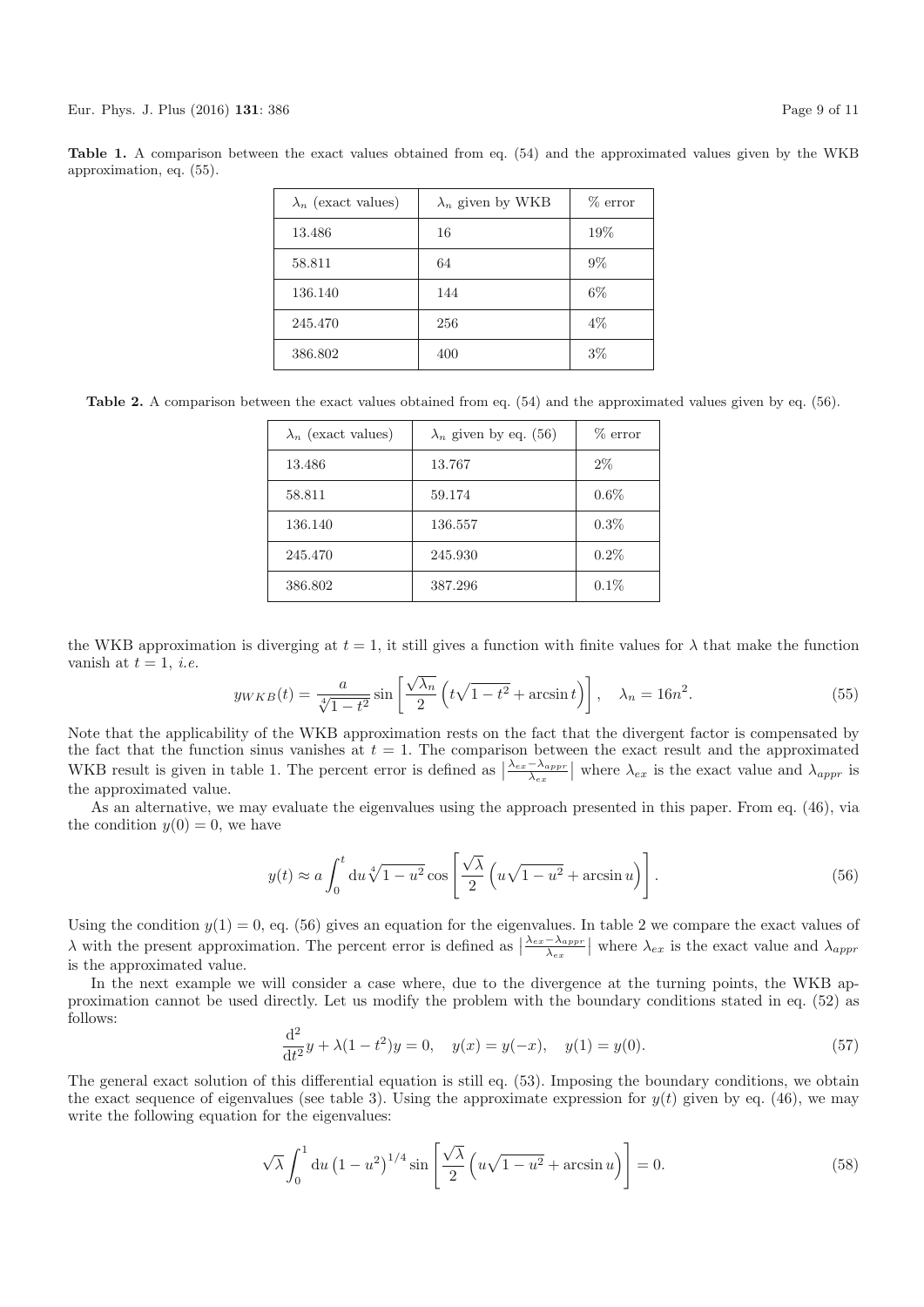| $\lambda_n$ (exact values) | $\lambda_n$ given by eq. (58) | $%$ error |
|----------------------------|-------------------------------|-----------|
| 43.185                     | 46.138                        | $7\%$     |
| 77.736                     | 74.721                        | $4\%$     |
| 208.573                    | 213.915                       | $2.6\%$   |
| 286.144                    | 281.010                       | $2\%$     |
| 500.880                    | 508.297                       | 1.5%      |

**Table 3.** A comparison between the exact values  $\lambda_n$  and the approximated values given by eq. (58).

**Table 4.** A comparison between the exact values obtained making the derivative of eq.  $(54)$  vanish at  $t = 1$  and the approximated values given by eq. (60).

| $\lambda_n$ (exact values) | $\lambda_n$ given by eq. (60) | $\%$ error |
|----------------------------|-------------------------------|------------|
| 5.122                      | 4.721                         | 8%         |
| 39.661                     | 39.836                        | $0.4\%$    |
| 106.249                    | 106.063                       | $0.2\%$    |
| 204.856                    | 204.952                       | $0.05\%$   |
| 335.473                    | 335.352                       | $0.03\%$   |

We obtain a sequence of approximated eigenvalues in good agreement with the exact ones (see table 3). Note that the boundary condition is at the turning point, *i.e.*  $t = 1$ , and we cannot use directly the WKB approximation since the corresponding approximated function is divergent at the turning point.

Finally we study a differential equation with mixed boundary conditions, i.e. Dirichlet-von Neumann conditions

$$
\frac{d^2}{dt^2}y + \lambda(1 - t^2)y = 0, \quad y(0) = 0, \quad \dot{y}(1) = 0,
$$
\n(59)

where  $\dot{y}(1) \equiv \frac{d}{dt} y_{1}$  and  $\lambda > 0$ . Evaluating the solution at  $t = 0$  we obtain again expression (54). Making the derivative of  $y(t)$  vanish at  $t = 1$  we obtain the eigenvalues of the problem. Since the condition on the derivative is at the turning point, *i.e.*  $t = 1$ , we cannot use directly the WKB approximation. On the other hand we may use the approximate expression for the derivative of  $y(t)$  given by eq. (47) that yields

$$
\dot{y}(t) \approx b \left( 1 - \sqrt{\lambda} \int_0^t \mathrm{d}u (1 - u^2)^{\frac{3}{4}} \sin \left[ \frac{\sqrt{\lambda}}{2} \left( u \sqrt{1 - u^2} + \arcsin u \right) \right] \right). \tag{60}
$$

The values of  $\lambda$  so obtained are compared with the exact ones in table 4. In general we can use eqs. (46) and (47) as formulas to find, analytically, the eigenvalues of a differential equation with boundary conditions defined in a finite interval.

## **6 Concluding remarks**

In this paper a formal analytical solution for a linear differential equation of arbitrary order  $n$  and with variable coefficients has been shown. The solution has been found exploiting the reduction of the problem to a first-order differential equation through the matrix formalism. This approach provided a solution also for differential equation involving infinite-dimensional operators such as the time-dependent Schrödinger equation.

It has been shown that the most important approximations available in the literature can be deduced from the proposed solution. Exact expressions that can be suitable for computational purposes (see sect. 3 and eq. (27)) have been proved. With respect to ordinary differential equations, a noteworthy fact is that the proposed approximation is smooth around the turning points and this allows to study solutions of differential equations at points where the WKB approximation, in general, cannot be used. Examples of analytical eigenvalue evaluation have been shown. Even though we studied examples of second-order differential equations, the approach can be easily extended to higher-order differential equations.